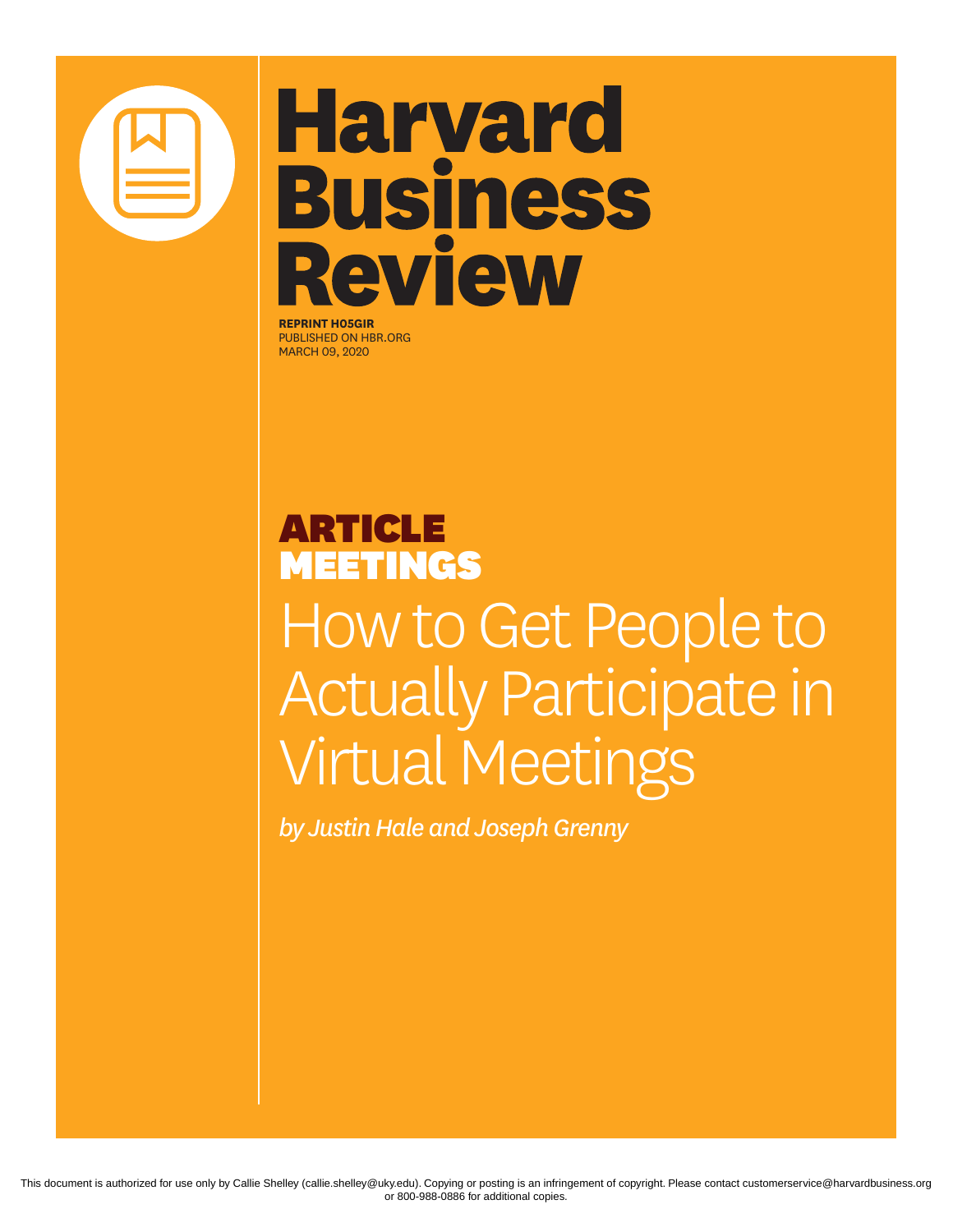

## MEETINGS

# **How to Get People to Actually Participate in Virtual Meetings**

by Justin Hale and Joseph Grenny **MARCH 09, 2020**



*SORAPOP/GETTY IMAGES*

These days it's hard to get people to pay attention in any meeting, but when people aren't in the same room, it can be especially difficult. And it's particularly annoying when you make a nineminute argument, pause for an expected reaction, and get: "I'm not sure I followed you" which might as well mean: "I was shampooing my cat and didn't realize I would be called on."

COPYRIGHT © 2020 HARVARD BUSINESS SCHOOL PUBLISHING CORPORATION. ALL RIGHTS RESERVED. 2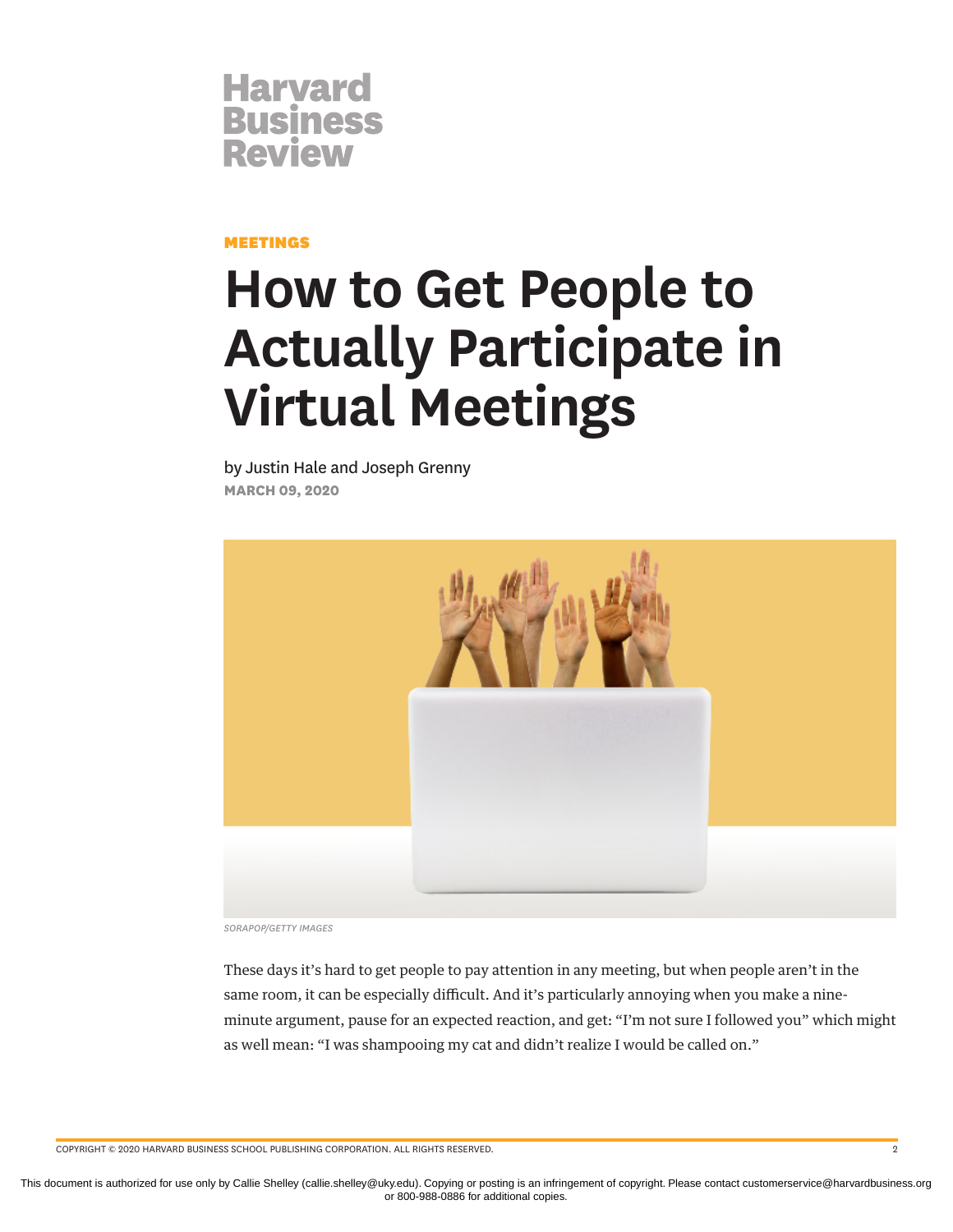Let's face it, most meetings have always sucked because there's often little to zero accountability for engagement. When we are together in a room, we often compensate with coercive eye contact. Participants feel some obligation to feign interest (even if they're staring at their phones). In situations where you can't demand attention with ocular oppression, you have to learn to do what we should've mastered long ago: *create voluntary engagement.* In other words, you have to create structured opportunities for attendees to engage fully.

There are four broad reasons to hold a meeting: to influence others, to make decisions, to solve problems, or to strengthen relationships. Since all of these are active processes, passive passengers in a meeting rarely do quality work. The precondition for effective meetings — virtual or otherwise — is voluntary engagement.

We've spent the last few years studying virtual training sessions to understand why most virtual gatherings bore groups into a coma. As we've done so, we've discovered and tested five rules that lead to predictably better meeting outcomes. In [one study we did](https://p.widencdn.net/bazd20/Live-Online-Position-Paper), comparing 200 attendees of a faceto-face experience with 200 of a virtual experience, we found that when these rules are applied, 86% of participants report *as high or higher* levels of engagement as in face-to-face meetings. And we've now applied these rules with over 15,000 meeting participants.

Here's what works.

Let's take Raul, a mid-level manager, who is about to lead a 15-minute virtual presentation to 16 of his peers scattered from North to South America. His goal is to convince them they should identify some global sales opportunities from each of their regional account portfolios, then cooperate in pursuing them. To avoid a passive lecture and engage the group, he plans to use 18 slides. Here are the rules Raul should follow.

# **1. The 60-second rule.**

First, never engage a group in solving a problem until they have *felt* the problem. Do something in the first 60 seconds to help them experience it. You might share shocking or provocative statistics, anecdotes, or analogies that dramatize the problem. For example, Raul could share a statistic showing average global deal sizes for a competitor that provokes a sense of inferiority with the group. He could share an anecdote about a frustrated customer who discontinued purchasing because the team failed to offer global pricing and support. Or, he could engage emotions by making an analogy to whales who feed far more effectively when they work together to encircle large schools of krill and then take turns gorging on the feast. No matter what tactic you use, your goal is to makes sure the groups empathetically understands the problem (or opportunity) before you try to solve it.

#### **2. The responsibility rule.**

When people enter any social setting, they tacitly work to determine their role. For example, when you enter a movie theater, you unconsciously define your role as observer  $-$  you are there to be entertained. When you enter the gym, you are an actor — you are there to work out. The biggest

COPYRIGHT © 2020 HARVARD BUSINESS SCHOOL PUBLISHING CORPORATION. ALL RIGHTS RESERVED. 3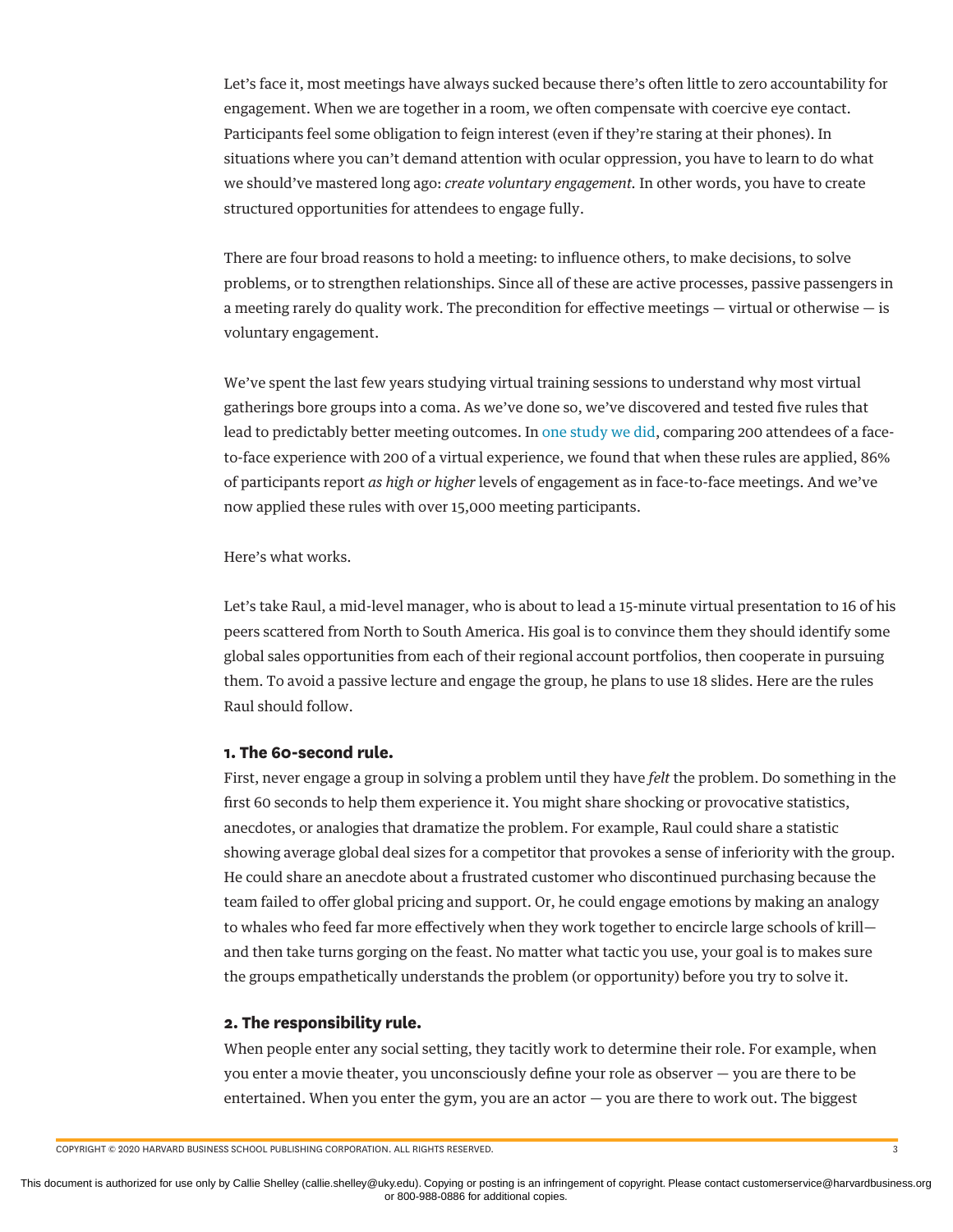engagement threat in virtual meetings is allowing team members to unconsciously take the role of observer. Many already happily defined their role this way when they received the meeting invite. To counteract this implicit decision, create an experience of shared responsibility early on in your presentation. Don't do it by saying, "Okay, I want this to be a conversation, not a presentation. I need all of you to be involved." That rarely works. Instead, create an opportunity for them to take meaningful responsibility. This is best done using the next rule.

### **3. The nowhere to hide rule.**

Research [shows](http://www.psychwiki.com/wiki/Darley,_J._M.,_%26_Latan%C3%A9,_B._(1968)._Bystander_intervention_in_emergencies:_Diffusion_of_responsibility._Journal_of_Personality_and_Social_Psychology,_8,_377-383.) that a person appearing to have a heart attack on a subway is less likely to get help the more people there are on the train. Social psychologists refer to this phenomenon as diffusion of responsibility. If everyone is responsible, then no one feels responsible. Avoid this in your meeting by giving people tasks that they can actively engage in so there is nowhere to hide. Define a problem that can be solved quickly, assign people to groups of two or three (max). Give them a medium with which to communicate with one another (video conference, Slack channel, messaging platform, audio breakouts). If you're on a virtual meeting platform that allows for breakout groups, use them liberally. Give them a very limited time frame to take on a highly structured and brief task. For example, three minutes into his pitch, Raul could say something like, "The next slide shows who your partner will be. I want you to take two minutes in your breakout group to identify a global regret: a client you believe you could have had a much bigger deal with if we had worked together better in the past 12 months." Next, he could ask everyone to type their answers into the chat pod, and/or call on one or two to share their example over the phone.

### **4. The MVP rule.**

Nothing disengages a group more reliably than assaulting them with slide after slide of mindnumbing data organized in endless bullet points. It doesn't matter how smart or sophisticated the group is, if your goal is engagement, you must mix facts and stories. We encourage people to determine the *Minimum Viable PowerPoint* (MVP) deck they need. In other words, select the least amount of data you need to inform and engage the group. Don't add a single slide more. A side benefit of this rule is that it forces you to engage the attendees. If you have too many slides, you feel enslaved to "getting through them." If Raul has 18 minutes to get his job done, 15 slides is far too many. He should be able to make his case with one or two slides, then use any additional slides to accomplish the tasks in rules 1-3 above.

#### **5. The 5-minute rule.**

Never go longer than 5 minutes without giving the group another problem to solve. Participants are in rooms scattered hither and yon with dozens of tempting distractions. If you don't sustain a continual expectation of meaningful involvement, they will retreat into that alluring observer role, and you'll have to work hard to bring them back. In his 15-minute presentation, Raul should have 2-3 brief, well-defined, and meaningful engagement opportunities. For example, he could wrap up his presentation with a group-generated list of options, then throw out a polling/voting opportunity to determine the team's opinion about where to begin.